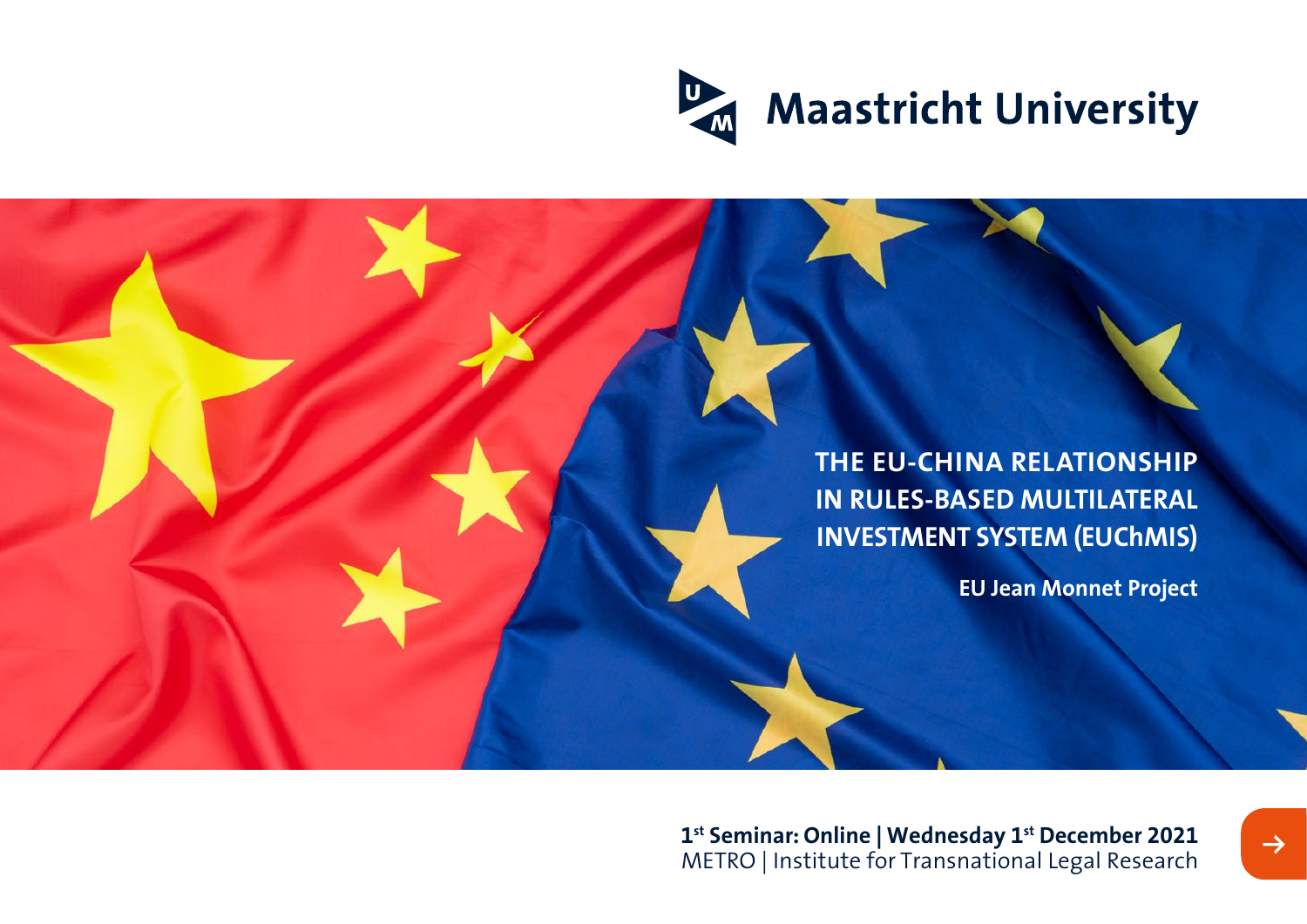

# **THE EU-CHINA RELATIONSHIP IN RULES-BASED MULTILATERAL INVESTMENT SYSTEM (EUChMIS) EU GREEN DEAL AND CHINA**

**1st Seminar: Online | Wednesday 1st December 2021** METRO | Institute for Transnational Legal Research

This EU supported academic event aims at explaining to a Chinese audience the ways in which the new EU Green Deal is likely to impact trade and investment in Europe. The PowerPoint slides will be in English as well as in Chinese.

#### **Interactive online conference**

This online seminar will be hosted on the Zoom videoconferencing platform. The highest security settings will be applied to ensure that you can participate actively in the best-quality videoconferencing environment available.



With the support of the Erasmus+ programme of the European Union



*Jan M. Smits*



*Nicolas de Sadeleer*



*Michael Faure Marjan Peeters*



*Ellen Vos*





*Niels Philipsen Wang Canfa*















*Jun Xiao Ivana Damjanovic*

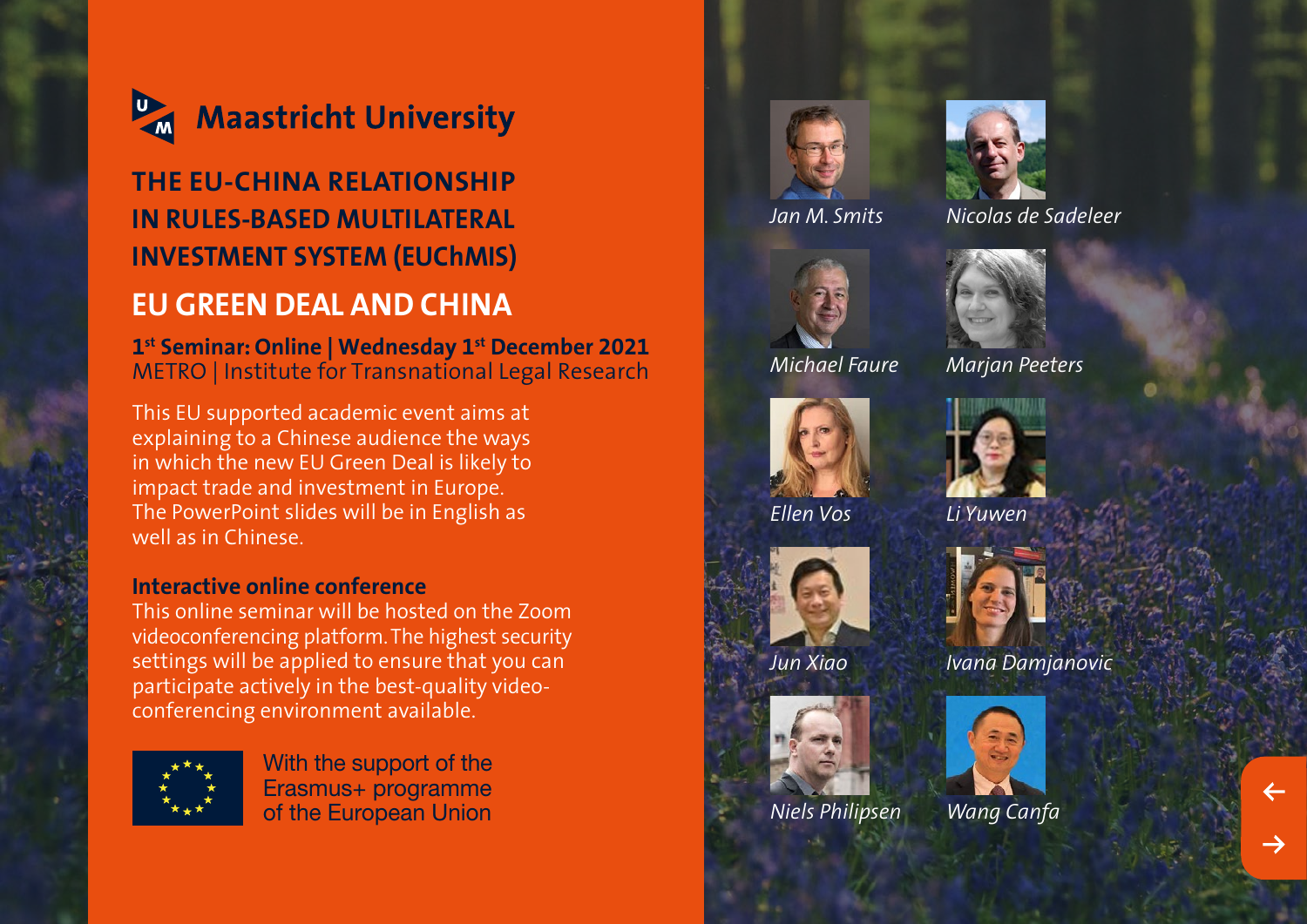## 1<sup>ST</sup> SEMINAR ONLINE | WEDNESDAY 1<sup>ST</sup> DECEMBER 2021 **09.00 - 13.00 CET**

#### **Welcome**

Jan M. Smits*, Dean of the law faculty of Maastricht University*

#### **Introduction**

Michael Faure, *Maastricht University* Nicolas de Sadeleer*, Université Saint-Louis, Brussels*

## **1st SESSION**

**The level of ambition of the Green Deal** Chair: Michael Faure*, Maastricht University*

**The Codification of EU Climate Change Objectives** Marjan Peeters*, Maastricht University* **The environmental principles underpinning the Deal and its geopolitical impact** Nicolas de Sadeleer*, Université Saint-Louis Brussels* Ivana Damjanovic*, University of Canberra* **The Greening of State Aids under the Green Deal** Niels Philipsen, *Maastricht University* **The policy and legal implementation of Chinese CC target aligning with the European targets** Wang Canfa*, CUPL, China*

**Panel and Questions and Answers** *(30 minutes)*  Moderator: Nicolas de Sadeleer*, Université Saint-Louis, Brussels*

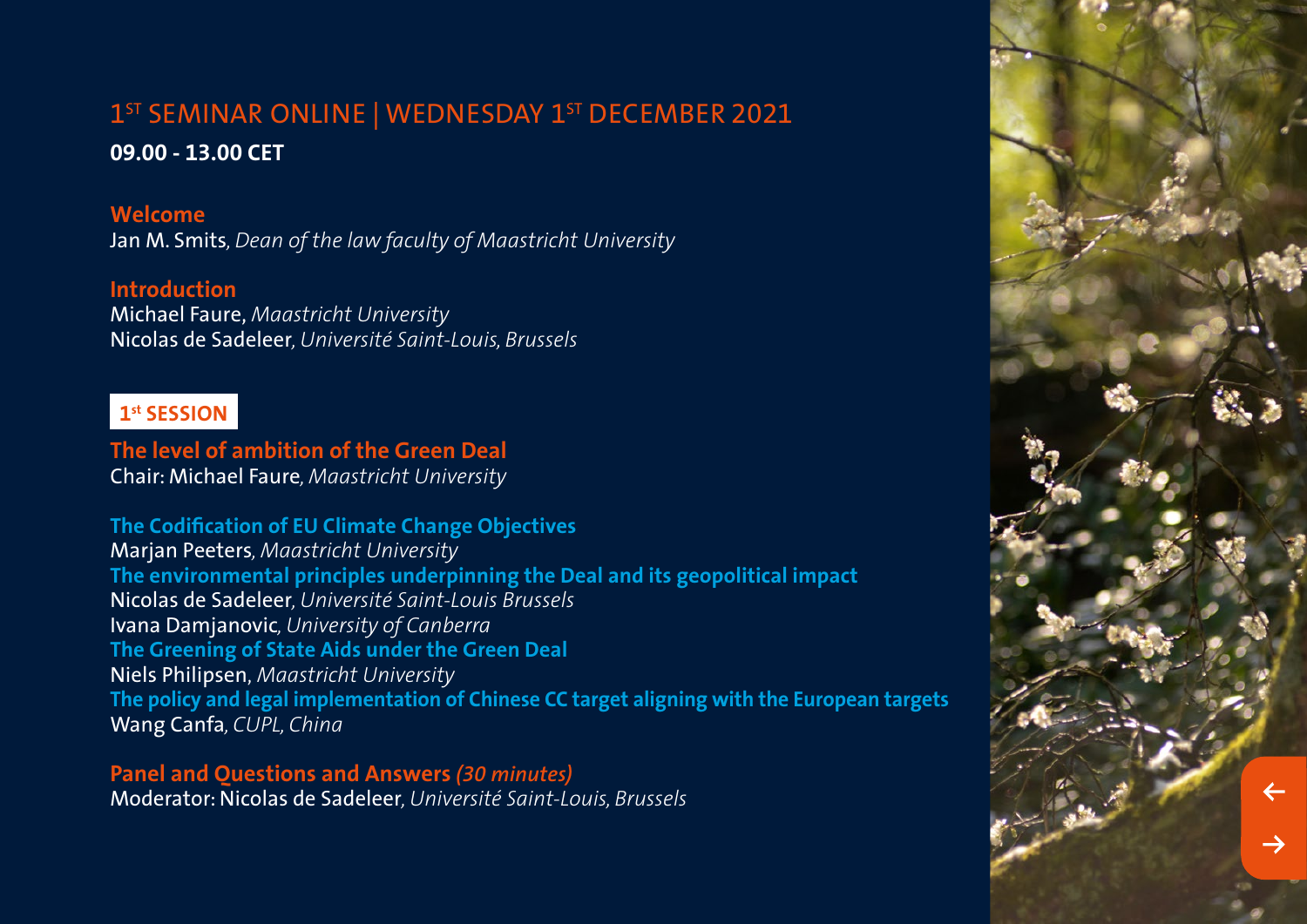# 1<sup>ST</sup> SEMINAR ONLINE | WEDNESDAY 1<sup>ST</sup> DECEMBER 2021

**09.00 - 13.00 CET** 

## **2nd SESSION**

**The impacts of the Green Deal on trading commodities with China and investement of Chinese undertakings** Chair: Li Yuwen*, Professor of Chinese law, at Erasmus University, Rotterdam*

**The Environmental Profile of the EU-China Comprehensive Agreement on Investment**  Jun Xiao*, Wuhan University* **CBAM as an Obstacle to Chinese Imports** Ivana Damjanovic, *University of Canberra* Nicolas de Sadeleer, *Université Saint-Louis, Brussels* **From Farm-2-Fork: Making Food Systems Fair, Healthy and Environmentally-friendly** Ellen Vos, *Maastricht University* **The Circular Economy as an Obstacle to Free Trade** Nicolas de Sadeleer*, Université Saint-Louis, Brussels*

**Panel and Questions and Answers** *(30 minutes)*  Moderator: Nicolas de Sadeleer

**Conclusion**

**Environmental law, environmental quality and investments from an economic perspective** Michael Faure*, Maastricht University*